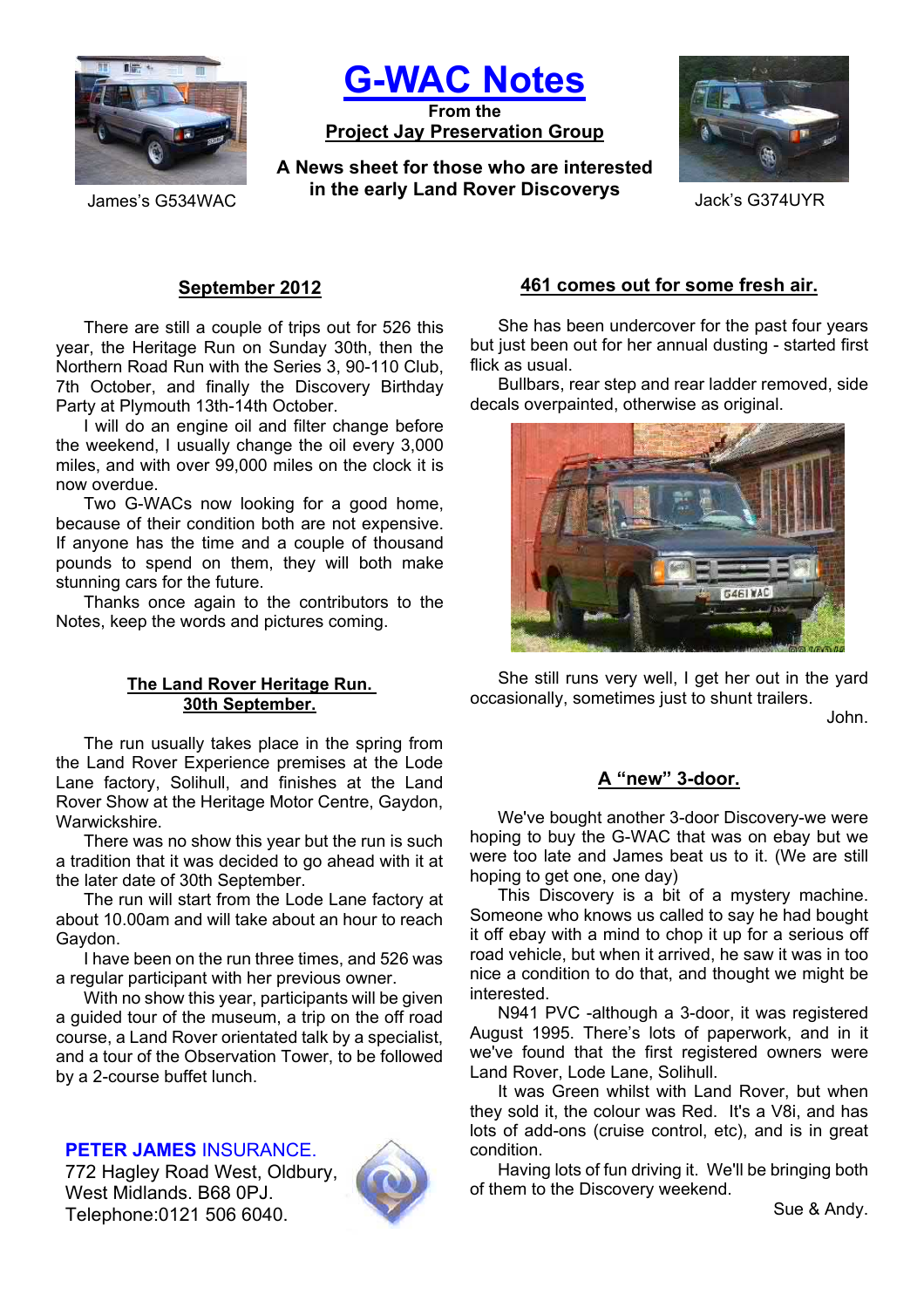# **Update for the 23rd Birthday Weekend – 13th-14th October 2012**

#### Friday 12th October 2012

Optional Green laning / scenic drive. Meeting up at the Butchers Arms, St. Ive at approx 1000 (and 1200 if enough interest) we will then drive non damaging lanes over Bodmin moor and across to the North Cornwall Coast. If there is enough interest and time, there will also be an Evening Laning session on the Friday Evening.

#### Saturday 13th October 2012

We will gather on Plymouth Hoe on Saturday 13th October from 1000 until 1300. Yes; Free parking in a Big City! This gives everyone a chance to register, catch up with old friends; and then pop down into the City of Plymouth, which is a 10 to 15 minute walk, once there you can grab a late breakfast or a big hearty lunch. Plymouth, like any big City has an abundance of fast food outlets, good Restaurants and a Pannier Market. Another area to visit is the Barbican; this is the old Fishing Port of the City. Home to the Aquarium, gift shops and even more eating houses; this again is a 10 to 15 minute walk. The Hoe must be clear of all vehicles by approx 1315.

After leaving the Hoe, we travel via the Torpoint Ferry, we will drive to Mt Edgcumbe, we will stop along the way to let people catch up and to take Photo's etc. On arrival at Mt. Edgcumbe, their smaller Tea Shop will be open for refreshments.

Evening Social and Charity Raffle is taking place at the Windy Ridge Eating House, Trerulefoot, Saltash, PL12 5BJ. Doors will open at approx 1900. The Evening Meal will be a Carvery and the Prices are £7.50 per Adult and £5.50 for Children and OAP's. Please advise me of additional food requirements before the weekend i.e. Vegetarians etc etc. The nearest accommodation to this is the Travelodge in Saltash and or the Liskeard Tavern, Premier Inn, both about 5 miles away

#### Sunday 14th October 2012

09:30 we will meet at the Car Park of the TESCO Store, Lee Mill, from here we will head straight down to the Steam Railway at Buckfastleigh. This should give people plenty of time to look around the Station, catching the train and spending some time at Totnes.



At approx 14.00 we will commence the drive across Dartmoor to the Two Bridges Hotel, reaching there at 15.00. Time for a Pint or a Cream Tea and to say our fond farewells.

Please contact me via 07771 882622 or e-mail hayward lee@yahoo.com for more information.

Ian.

Useful Websites:

http://www.discoverybirthdayparty.co.uk/

http://www.southdevonrailway.co.uk/timetable

http://www.mountedgcumbe.gov.uk/

http://www.visitplymouth.co.uk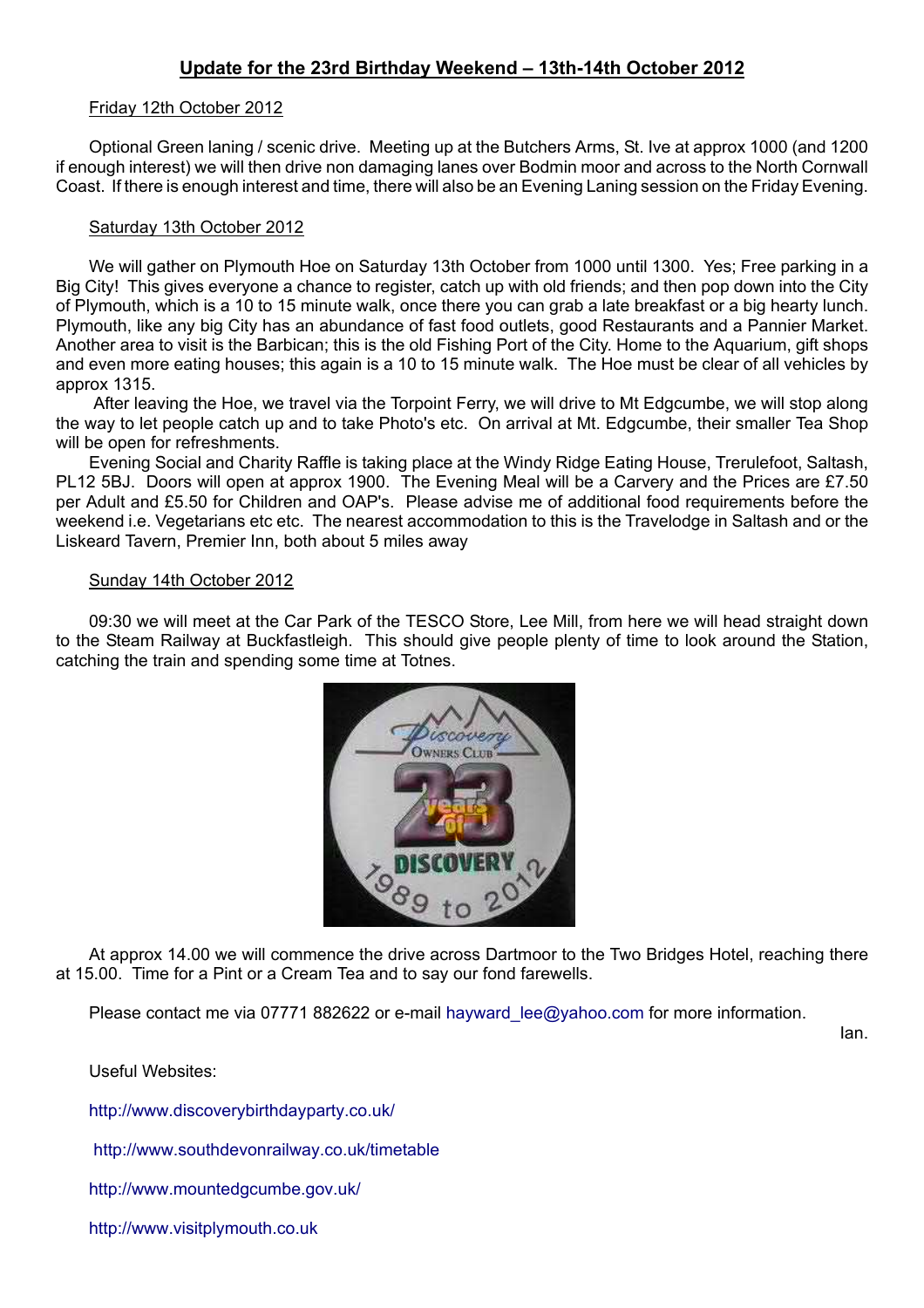# **G-WAC for sale.**

Not a launch car but it was registered by Land Rover 10/01/90, sold on to its first owner on 05/05/90 and to its current owner 27/06/09.

Now looking for a third owner who will bring it back to showroom condition and take it to the 25th Birthday Party in 2014.

This two owner 200Tdi with 250,000 miles showing on the odometer has been dry stored for the past three years, but of course it doesn't stop the rust bugs from having a good time munching away in the dry.

Seven seats and Marseilles Blue, she needs three doors, two sills a rear bumper and body crossmember just for starters.





But if Andrew Joyes of the Discovery Owners Club can spend hours cutting out rot and welding in new metal, (pictured above), then I am sure that someone will take this car on as a project. It will need to be trailered away, but the price asked will include delivery within a reasonable distance. If not sold it will join my collection.

Roy.

# **G410WAC and G234CBG for sale.**

The time has come...my two Discoverys are listed on ebay.

http://www.ebay.co.uk/itm/1989-LAND-ROVER-G-WAC-DISCOVERY-BLUE-V8-/ 280972328109?pt=Automobiles\_UK&hash=item416b417cad

http://www.ebay.co.uk/itm/1990-LAND-ROVER-DISCOVERY-BLUE-V8-LPG-/ 280972368507?pt=Automobiles\_UK&hash=item416b421a7b

G410WAC is a V8 in Blue registered 26/10/89, and G234CBG is also a V8, with gas, in Blue, registered 09.02.90.





I have been offered £300 each for scrap, and they will go for scrap if not sold. They are residing in Crocketford, Dumfries, and will need trailering away. If interested mail me on: - robinjef@hotmail.com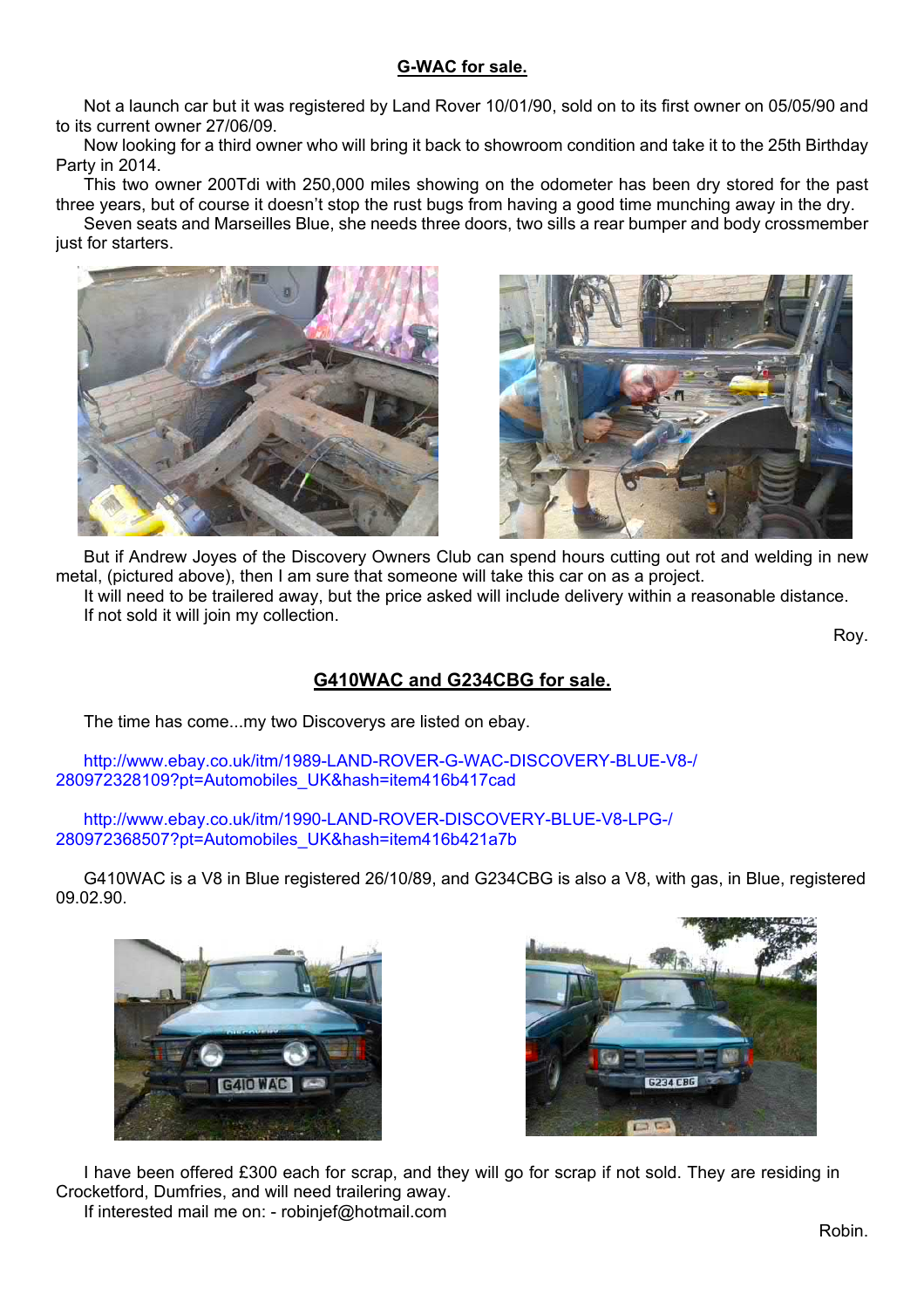# **490 and 496**

496

I bought 496 in 2005. It was going to be scrapped due to sill rot and I saved it and welded it up. I ran it for about three years and then laid it up in my barn.

I have done some more patch welding to get it tested this year but the inner wings will need doing properly over the winter. The dash needs to come out as well, because the heater fan is broken

I am involved in Mine conservation and we use the Discovery to get stuff to the top of shafts as well as pulling heavy things up from a great depth with a cable over the gear. The Tdi in 496 is a bit more economical than the V8 in 490. The side slope is 40 degrees in places and it needs plenty of diesel in the tank, or it runs dry.

It is Rover Moonraker blue and much darker then 490, and looks to have been made that way as it is darker blue inside and under the bonnet, and if you scratch the paint, you can tell that it has not been resprayed. 490

I have now laid up 490, which is Mistrale blue. 496 is about half the cost to run.

Below is a picture of them side by side. (Or perhaps that should be back to back)



I bought a V8 engine some years ago and it is 27G00001B. I have tried to find out what it came from but have never found a match as my records only show from about 27G00004B onwards. Does anyone have records that might show what it was?



 I also have G436WAC which is a green 3.9 Range Rover that used to belong to Prince Charles and is a pre-launch one. More about that one later.

Robert.

### **G-WAC Notes on websites**

**xxxxxxxxxxxxxxxxxxxxxxxxxxxxxxxxxxxxxxxxxxxxxxxxxxxxxxxxxxxxxxxxxxxxxxxxxxxxxxxxxxxxxxxxxxxxx Home of the Project Jay Preservation Group**

**email4graham@tiscali.co.uk.**

 **www.g-wacdiscoverys.net**

xxxxxxxxxxxxxxxxxxxxxxxxxxxxxxxxxxxxxxxxxxxxxxxxxxxxxxxxxxxxxxxxxxxxxxxxxxxxxxxxxxxxxxxxxxxxxxxxxxxxxxxx Brian Radford, of Northmead 4x4, is keeping up-to-date with a copy of the Notes on his website. All the back issues from the start in May 2007 are there.

He also has another website to advertise Classic Rallies and shows.

# NORTHMEAD ARA

**www.northmead4x4.co.uk/gwac\_discoverys.htm www.classicrallies.co.uk/index.htm**

Compiled by Roy Preston. If anyone would like to contribute an article for these notes, or receive a copy, please email me at roy@g-wac.com or post your address to B R Preston, "Scawdel", Wormald Green, Harrogate, North Yorkshire, HG3 3PU. Phone 01765 677124. Mobile 07876 473714

Issue 63 September 2012